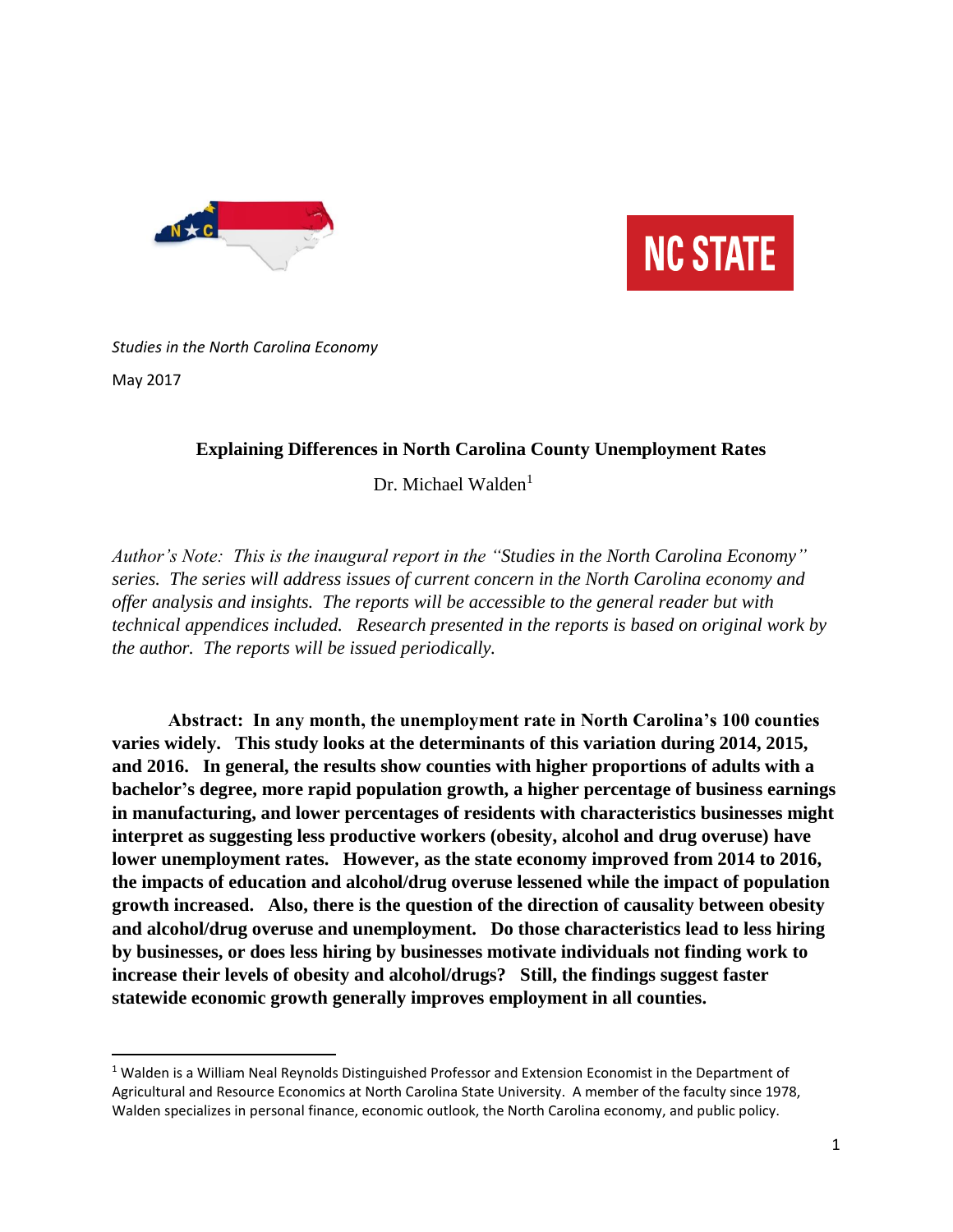Unemployment rates for North Carolina's 100 counties are issued every month. A reading of any of the reports reveals one clear conclusion – unemployment rates in the state vary significantly between counties. For example, in March 2017, the county jobless rate ranged from a low of 3.7% in Buncombe County to a high of 12.3% in Hyde County.

In an effort to understand why jobless rates differ so much within North Carolina, a statistical analysis was applied to the annual unemployment rates for the state's counties for each of the last three years – 2014, 2015, and 2016. The analysis related several factors to county unemployment rates in a way that the individual effect of each factor was found while simultaneously accounting for the combined effects of the other factors.<sup>2</sup>

The factors cover four categories. First is the educational level of the county workforce. The nature of work has dramatically changed in the economy during the last half-century. More human work today requires cognitive skills learned in school. Whereas a century ago an eighth grade education sufficed for most jobs, fifty years ago this requirement was raised to a high school education, and increasingly today the minimal education requirement is a college degree. Indeed, many employers do not hire a person for their particular college major. Instead, employers often interpret an individual with a college degree in any major as having the skills and abilities to learn on-the-job and be productive.

Employers also prefer workers who will be consistent in their attendance and who do not bring personal issues that might detract from their job performance. Missing time from work and/or performing work in an inconsistent fashion are costly behaviors to employers. For employers providing medical care benefits, healthy employees are preferred to unhealthy employees.

Job growth is logically tied to population growth. The more people moving to and living in a county, the greater the need for jobs to provide the products and services used by the residents. While several counties in North Carolina have experienced rapid population growth in recent years, many other counties have had stagnant – or in some cases negative – job growth.

Last, the economic prospects of industries are different. At any time, some industries may be growing and adding jobs while others are declining and cutting jobs. Therefore, in analyzing the variation in unemployment rates among counties, it is important to recognize the differences in the economic composition of the counties.

Measurement of economic concepts is always based on available data. The annual unemployment rate for each county is the official county unemployment rate from the U.S. Bureau of Labor Statistics. This rate is measured as the number of adults (individuals 16 years of age and over) who are officially unemployed as a percentage of the number of adults employed plus those unemployed. To be officially unemployed, an individual must meet three conditions: not have job, want a job, and have actively looked for a job within the past month. There are broader measures of the unemployment rate at the statewide and national levels that

 $\overline{\phantom{a}}$ 

<sup>&</sup>lt;sup>2</sup> The statistical technique for accomplishing this is discussed in the Appendix.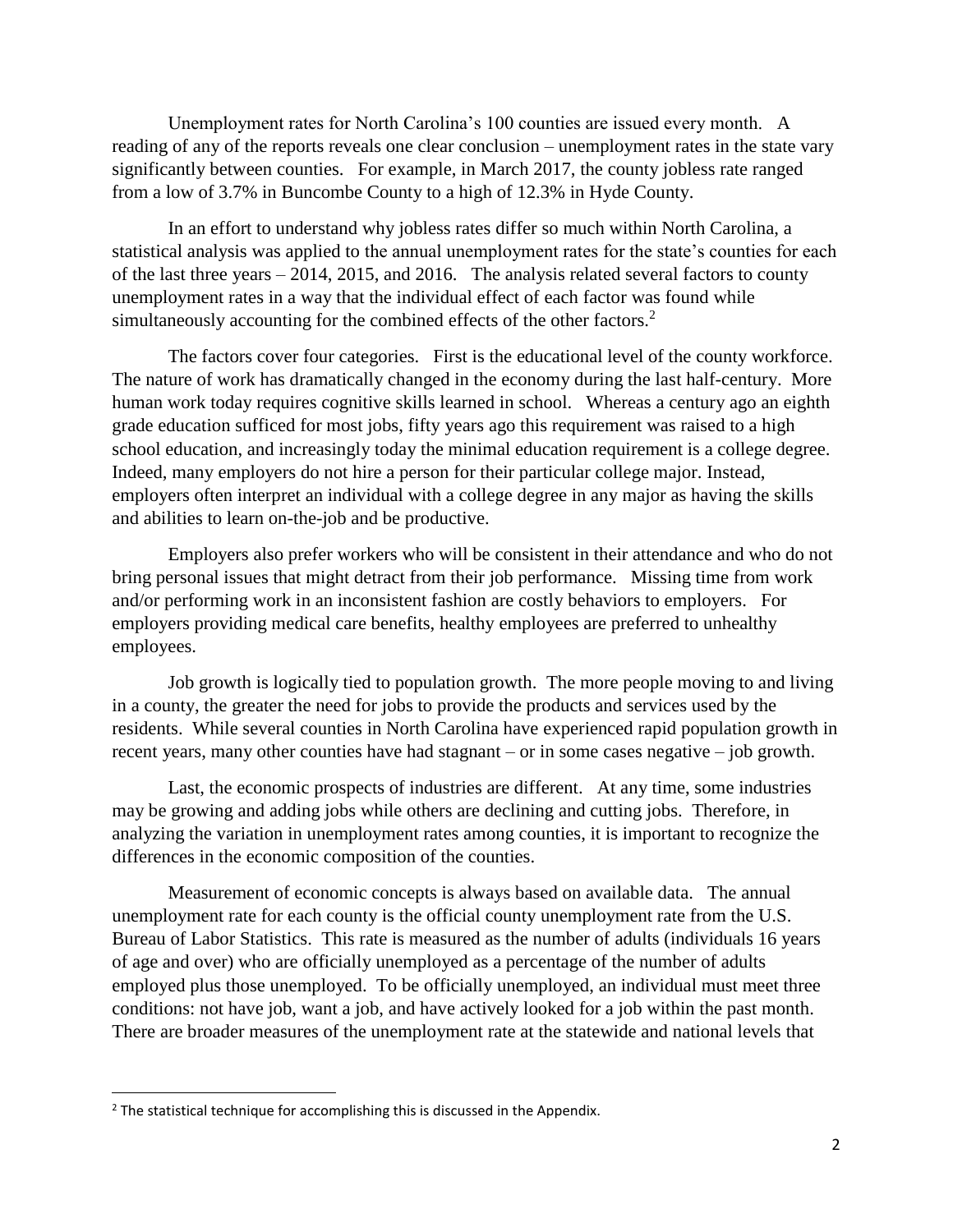# **Major Findings of Determinants of North Carolina County Unemployment Rates in 2014, 2015, and 2016.**

| Factor                              | Finding <sup>3</sup>                                                                                         |
|-------------------------------------|--------------------------------------------------------------------------------------------------------------|
| % of adults with bachelor's degree  | Increases in the measure are associated with reductions                                                      |
| or higher                           | in the county unemployment rate in 2014 and 2015                                                             |
| County population growth since      | Increases in the measure are associated with reductions                                                      |
| 2010                                | in the county unemployment rate in 2015 and 2016                                                             |
| % of total county business earnings | Increases in the measure are associated with reductions                                                      |
| from manufacturing                  | in the county unemployment rate in all three years                                                           |
| County obesity rate                 | Increases in the measure are associated with increases<br>in the county unemployment rate in all three years |
| % of adults in alcohol and drug     | Increases in the measure are associated with increases                                                       |
| treatment centers                   | in the county unemployment rate in 2014 and 2015                                                             |

relax the third condition, but none are available at the county level. The components of the unemployment rate are based on a monthly statistical survey.

Educational attainment in the county is the percentage of individuals aged 25 and older with a bachelor's degree or above. Population growth is the percentage increase in the county population from 2010 to the year of the unemployment rate. The county's industrial structure is measured by the percentage of business earnings in key economic sectors.

The most difficult category to measure  $-$  especially at the county level  $-$  is the personal characteristics of the local workforce that might deter employment. Two measures were used. One is the average obesity rate in the county, calibrated as the percentage of adults with a BMI (body mass index) of 30 or above. There is evidence some employers relate obesity to unwanted worker characteristics.<sup>4</sup> This measure is from the County Health and Roadmaps Program funded by the Robert Wood Foundation. The second measure is the percentage of adults in the county who are in an alcohol and drug treatment center, using data from the North

 $\overline{a}$ 

 $3$  Increases or decreases cited from the factor are associated with "statistically significant" findings. See the technical appendix for further discussion.

<sup>4</sup> See "How Being Overweight Can Hurt Your Career," *Fox Business*, March 4, 2013,

www.foxbusiness.com/features/2013/04/how-being-overweight-can-hurt-your-career.html.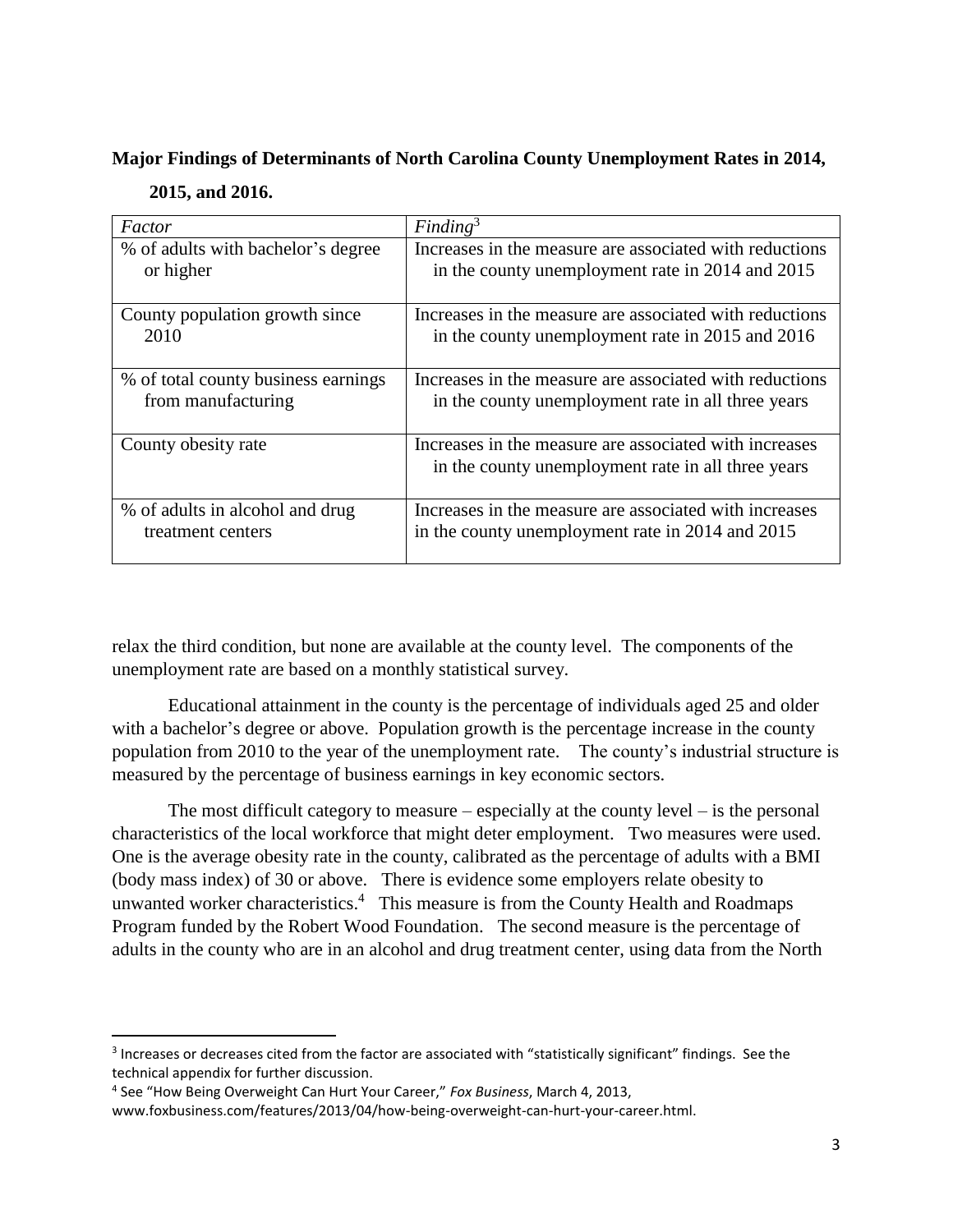Carolina Department of Health and Human Services. Employers might expect this measure to correlate with the percentage of applicants in a county who might fail a drug test.<sup>5</sup>

The major findings from the statistical analysis are summarized in the table. Counties with a higher percentage of adults with bachelor's degrees had higher unemployment rates in 2014 and 2015, but not in 2016. The explanation may be that as the job market in the state improved over the three years and unemployment rates fell – especially among college educated individuals - employers may have had to broaden their search for workers.

The opposite results were found for population growth, with the measure being associated with lower county unemployment rates in 2015 and 2016 but not in 2014. Again, the reason for the differences may be the change in economic conditions. The rate of growth in the broadest measure of the North Carolina economy – real gross domestic product – increased in 2015 compared to 2014 and again increased in 2016 compared to 2015. It makes sense that population growth is not as potent of a generator of jobs when the overall economy is growing more slowly.

The only economic sector having an impact on county unemployment rates was manufacturing. Counties with a higher concentration of manufacturing had lower unemployment rates in each of the years. The explanation is manufacturing's relative performance during an economic recovery. Typically manufacturing is one of the hardest hit economic sectors in a recession due to purchasers' ability to delay buying manufactured products. However, once an economic recovery occurs (as it was in 2014, 2015, and 2016), "pent-up" demand for manufactured products serves as a strong boost to local economies.

Higher obesity rates are associated with higher unemployment rates in all three years. Higher rates for county residents in alcohol and drug treatment centers are associated with higher unemployment rates in 2014 and 2015, but not 2016. A possible explanation for the latter finding may again be the improving economy. Of the three years, the condition of the North Carolina economy was the strongest in 2016. As the employment market tightened, companies may relax some of their standards for hiring.

With respect to the obesity and alcohol/drug treatment measures, there may be a "chicken and egg" issue. That is, unemployment rates may be higher in counties with higher percentages of obese adults and adults in treatment centers because employers like to avoid hiring individuals with these characteristics. Alternatively, counties with higher unemployment rates and fewer job opportunities may create despondency among some individuals that lead to these health and behavioral issues.<sup>6</sup>

The conclusion is there is some explanation for why unemployment rates vary so widely among North Carolina's counties. It is a combination of differences among the counties in

 $\overline{\phantom{a}}$ 

<sup>&</sup>lt;sup>5</sup> For the legalities of employers conducting drug tests for potential employees, see FindLaw, "Drug Testing during Hiring," www.smallbusiness.findlaw.com/employment-law-and-human-resources/drug-testing-during-hiring.html.  $6$  A statistical test, called a "Granger Causality Test" lent support to the notion that the obesity and alcohol/drug treatment measures contributed to the determination of the unemployment rate, rather than the unemployment rate contributing to the determination of the obesity and alcohol/drug treatment measures.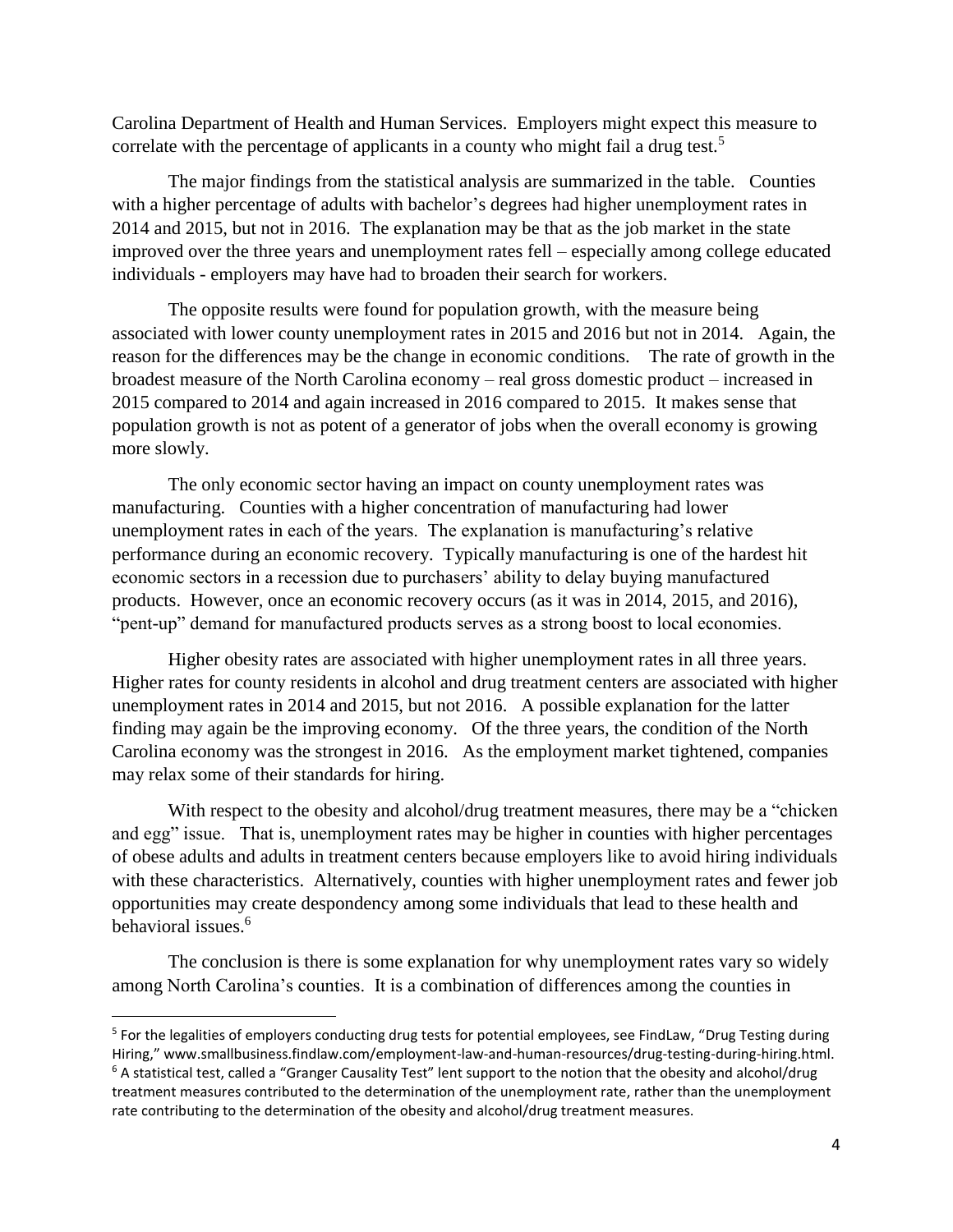educational attainment of the workforce, population growth, economic structure, and behavioral characteristics of the workforce. However, it is interesting that two of these factors – educational attainment and behavioral characteristics of the workforce relating to excessive alcohol and drug use – appear to decrease in importance, while one of the factors – population growth – appears to increase in importance as the state economy expands faster. So, while working to improve all the factors that lead to lower county unemployment rates is important, one important element that will generally help all counties is stronger statewide economic performance.

#### **Technical Appendix**

The statistical investigation of the determinants of county unemployment rates in North Carolina was performed using multiple regression. Multiple regression is a technique that allows the calculation of the statistical impact of an independent factor on a dependent factor (here the unemployment rate) while simultaneously accounting for the combined effect of other independent factors.

There are four key outputs of a multiple regression shown in the accompanying table. The *parameter* associated with each factor shows the change in the unemployment rate when the independent factor changes by one unit. A positive sign on the parameter value means the change in the unemployment rate moves in the same direction as the change in the independent factor, while a negative sign on the parameter value means the change in the unemployment rate moves in the opposite direction as the change in the independent factor.

The *t-statistic* shows the degree to which the parameter estimate is "statistically significant" – that is, significantly different than zero. Three levels of statistical significance are shown: 0.001 (a 1 in 1000 chance the true parameter value is zero), 0.05 (a 5 in 100 chance the true parameter value is zero), and 0.10 (a 1 in 10 chance the true parameter value is zero). More than a 1 in 10 chance that the true parameter value is zero is considered statistically not significant. Statistically significant parameter estimates are highlighted in **bold**.

The  $R^2$  value shows the proportion of the variation in the dependent variable (the unemployment rate) that is collectively accounted for by all the factors. The  $Adj$ .  $R^2$  value adjusts this proportion by the number of factors used (usually using more factors increases the  $R<sup>2</sup>$ , even if the parameter values of the factors are individually not statistically significant). The *F-value* indicates if the collective explanatory power of all the factors is statistically significant.

Looking first at the F-values, clearly the total explanatory power of all the factors is statistically significant. The  $R^2$  values for the three regressions are near 0.4, while the Adj.  $R^2$ values are near 0.35. This implies approximately 40% of the variation in the county unemployment rates in a given year is statistically explained by the factors, and 35% is explained once the number of factors is taken into account. Although these values may appear low, they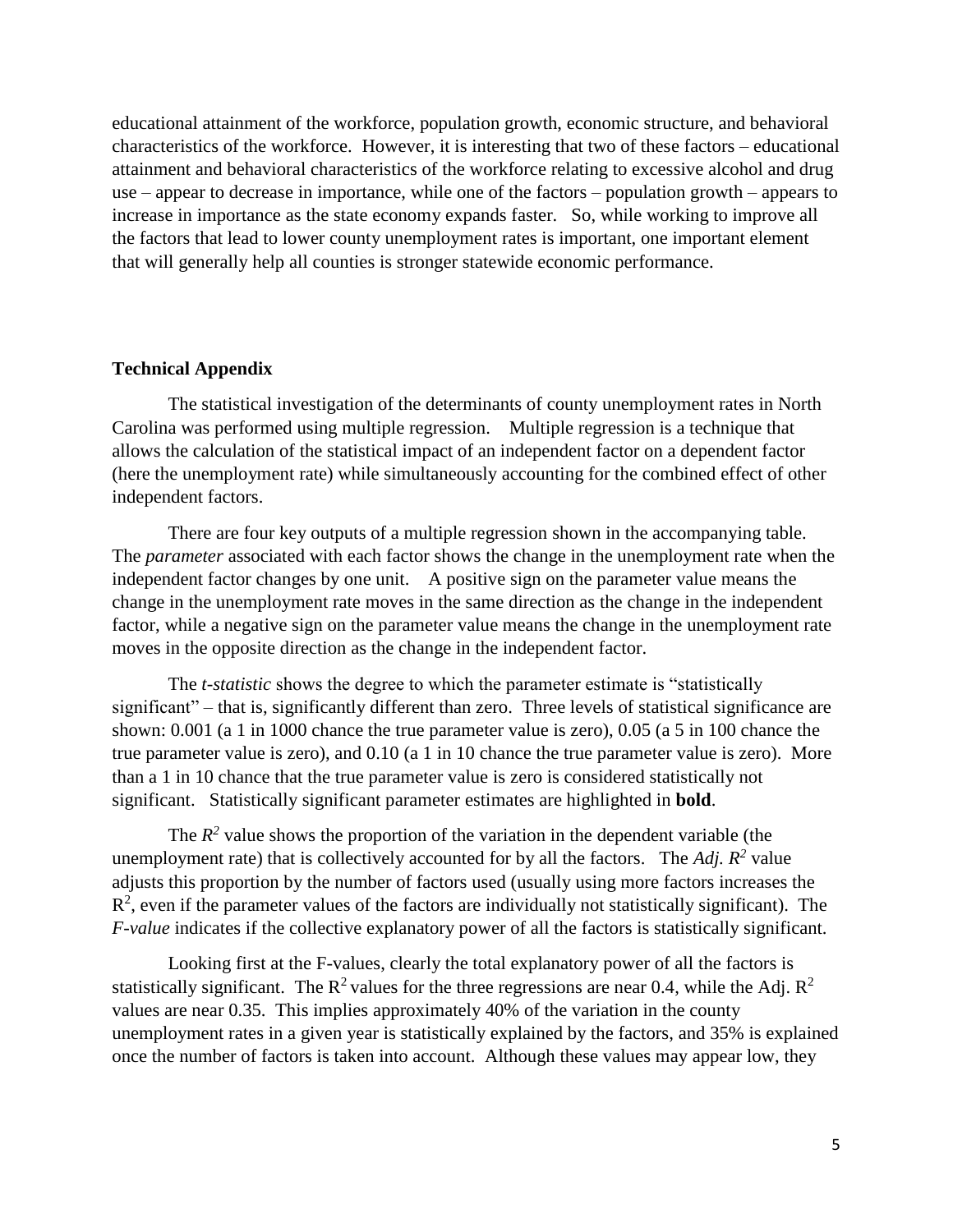### **Multiple Regression Results for County Annual Unemployment Rates in 2014, 2015, and**

#### **2016.**

 $\overline{a}$ 

|                     | 2014      |                          | 2015      |                          |  | 2016      |                              |  |
|---------------------|-----------|--------------------------|-----------|--------------------------|--|-----------|------------------------------|--|
| Factor              | parameter | t-statistic              | parameter | t-statistic              |  | parameter | t-statistic                  |  |
| Intercept           | 5.18      | $3.03***$                | 4.13      | $2.54***$                |  | 2.91      | $2.19***$                    |  |
| Bach degree %       | $-0.07$   | $-2.42***$               | $-0.05$   | $-1.93$ <sup>*</sup>     |  | $-0.03$   | $-1.25$                      |  |
| Pop. Growth %       | $-0.05$   | $-1.56$                  | $-0.06$   | $-1.69$ <sup>*</sup>     |  | $-0.07$   | $-2.46***$                   |  |
| Manufacturing %     | $-0.03$   | $-1.84$ <sup>*</sup>     | $-0.04$   | $-2.34***$               |  | $-0.03$   | $-2.69***$                   |  |
| Farming %           | $-0.03$   | $-1.36$                  | $-0.02$   | $-1.12$                  |  | $-0.00$   | $-0.03$                      |  |
| Retail %            | $-0.00$   | $-0.03$                  | $-0.00$   | $-0.01$                  |  | 0.04      | 0.70                         |  |
| Financial serv. %   | 0.04      | 0.33                     | 0.06      | 0.52                     |  | 0.04      | 0.42                         |  |
| Obesity             | 0.11      | $2.94***$                | 0.12      | $3.23***$                |  | 0.11      | $3.72***$                    |  |
| Alcohol/drug treat. | 5.89      | $2.14***$                | 5.29      | $2.02***$                |  | 2.16      | 1.01                         |  |
| $R^2$               | 0.40      | $\overline{\phantom{a}}$ | 0.38      | $\overline{\phantom{a}}$ |  | 0.42      | $\qquad \qquad \blacksquare$ |  |
| Adj. $R^2$          | 0.35      | $\overline{\phantom{a}}$ | 0.32      | $\overline{\phantom{a}}$ |  | 0.36      | $\qquad \qquad$              |  |
| F-value             | $7.33***$ | $\overline{\phantom{a}}$ | $6.88***$ | $\overline{\phantom{a}}$ |  | $7.86***$ |                              |  |

\*\*\*statistically significant at the 0.001 level; \*\*statistically significant at the 0.05 level; \*statistically significant at the 0.10 level

are consistent with other research estimating the determinants of county unemployment rates in states.<sup>7</sup>

The "intercept" parameter is interpreted as the value of the unemployment rate if values of all the independent factors were zero. The value is statistically significant in each equation and steadily declines from 5.18% in 2014 to 4.13% in 2015 to 2.91% in 2016 – indicating an improving labor market over these years.

The parameter value of the percentage of adults with a bachelor's degree in the county declined from 2014 to 2016 as the state economy improved. In 2014 every 1 percentage point increase in the measure was associated with a 0.07 percentage point reduction in the county unemployment rate. In 2015 the associated jobless rate reduction was 0.05 percentage points, and in 2016 the effect of the bachelors' degree share was not statistically significant.

Population growth had the opposite trend over time. There was no statistically significant association between the jobless rate and population growth in 2014. In 2015, every percentage point increase in the county's population growth since 2010 was associated with a 0.06 percentage point reduction in the county unemployment rate, and in 2016 the associated reduction in the jobless rate was 0.07 percentage points.

Among the four economic sector measures (the percentage total county business earnings in manufacturing, in farming, in retail, and in financial services), only the manufacturing sector

<sup>&</sup>lt;sup>7</sup> See Joslyn Sailer. "Explaining Differences in Unemployment Rates across Iowa Counties in the Early Stages of the Great Recession," *Major Themes in Economics*, The University of Northern Iowa, Spring 2012, pp. 12-32; and Mark Partridge and Dan Rickman. "County Unemployment in Georgia: The Causes and Potential Role for Economic Development Policy," *The Review of Regional Studies*, vol. 26, no. 1, 1996, pp. 17-39.